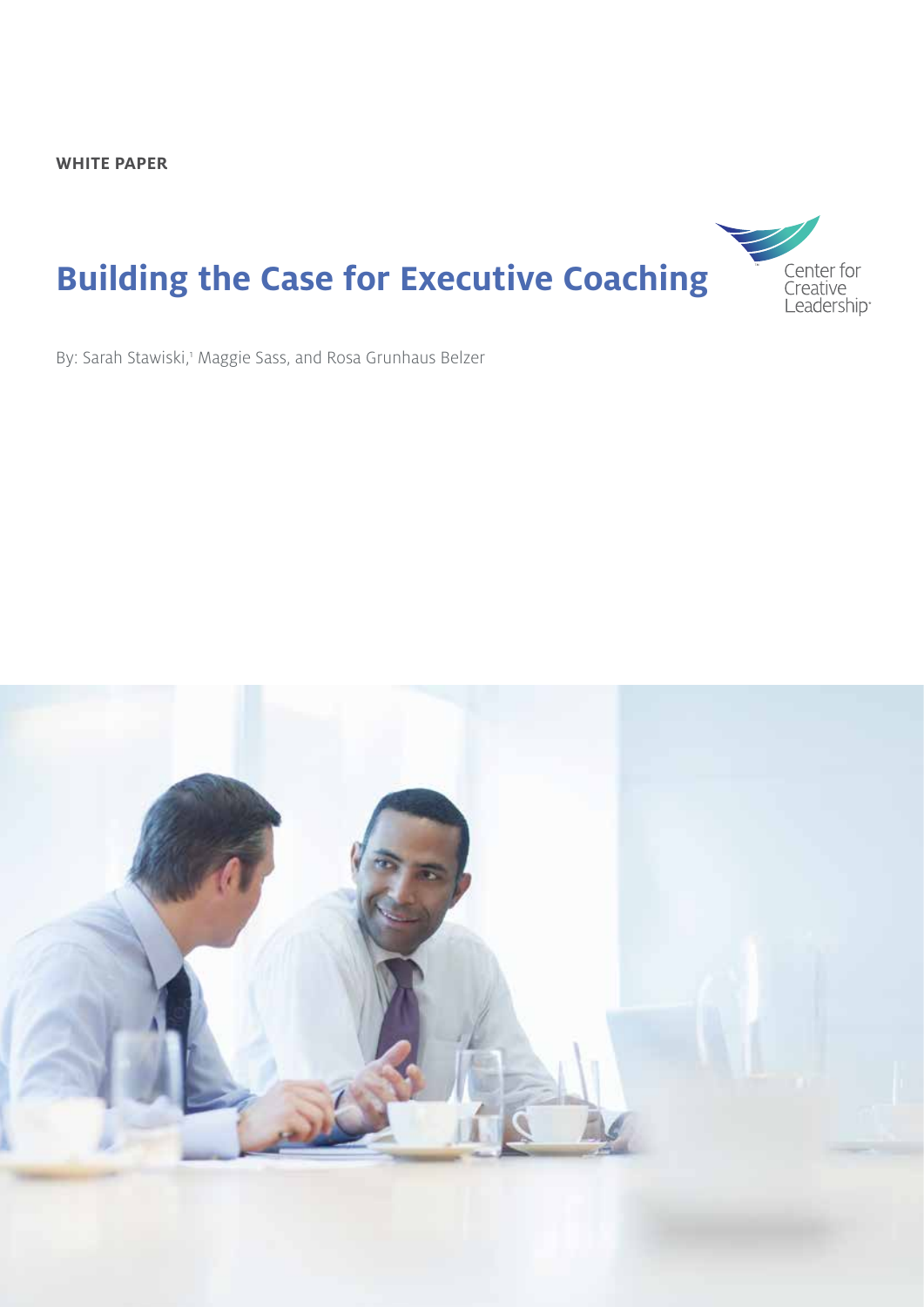

### Contents

| Investing in Results                |     |
|-------------------------------------|-----|
| CCL Coaching Effectiveness Research |     |
| Endnotes and References             | 12. |
| About the Authors                   |     |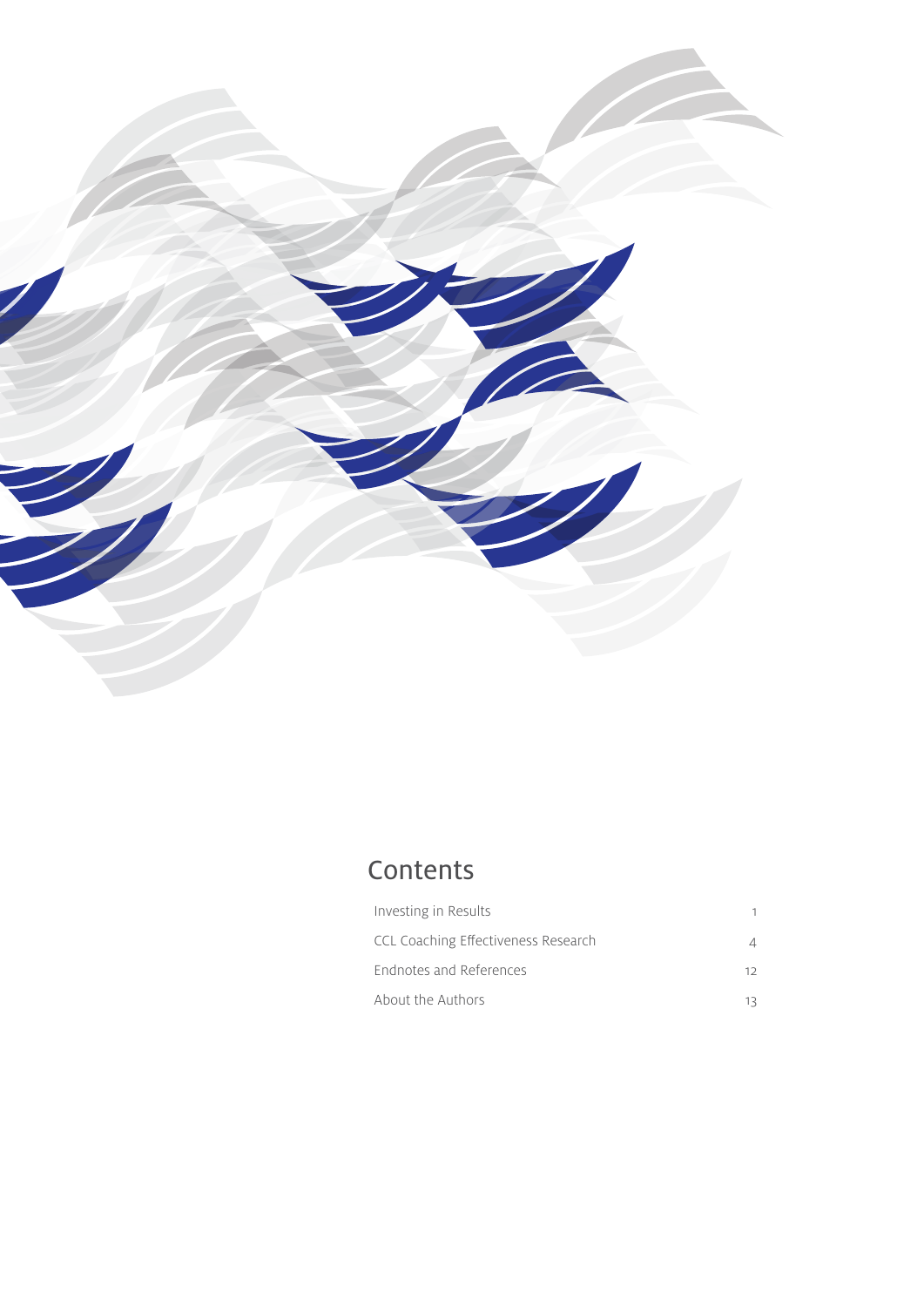# **Investing in Results**

Executive coaching<sup>2</sup> is a \$2 billion industry globally.<sup>3</sup> In fact, more than 70% of formal leadership development programs in organizations include coaching.4

Why are organizations willing to invest so heavily in coaching at a time when company resources are under tight scrutiny?

The assumption is that coaching gets results, including:

- better and accelerated learning
- development of critical thinking skills
- improvement in team leadership performance
- sustainable organizational change
- increases in leaders' self -awareness so they can use their strengths more effectively<sup>5</sup>

Despite many positive benefits expected from coaching, evaluating the effectiveness of coaching can be a challenge. Results from coaching take time to be realized; varying from one coaching engagement to the next; and they can be hard to measure. For this reason, measuring results is often neglected. In fact, 27% of organizations reported that they did not evaluate the effectiveness of coaching at all.<sup>6</sup>

### Why Leaders Invest in Coaching

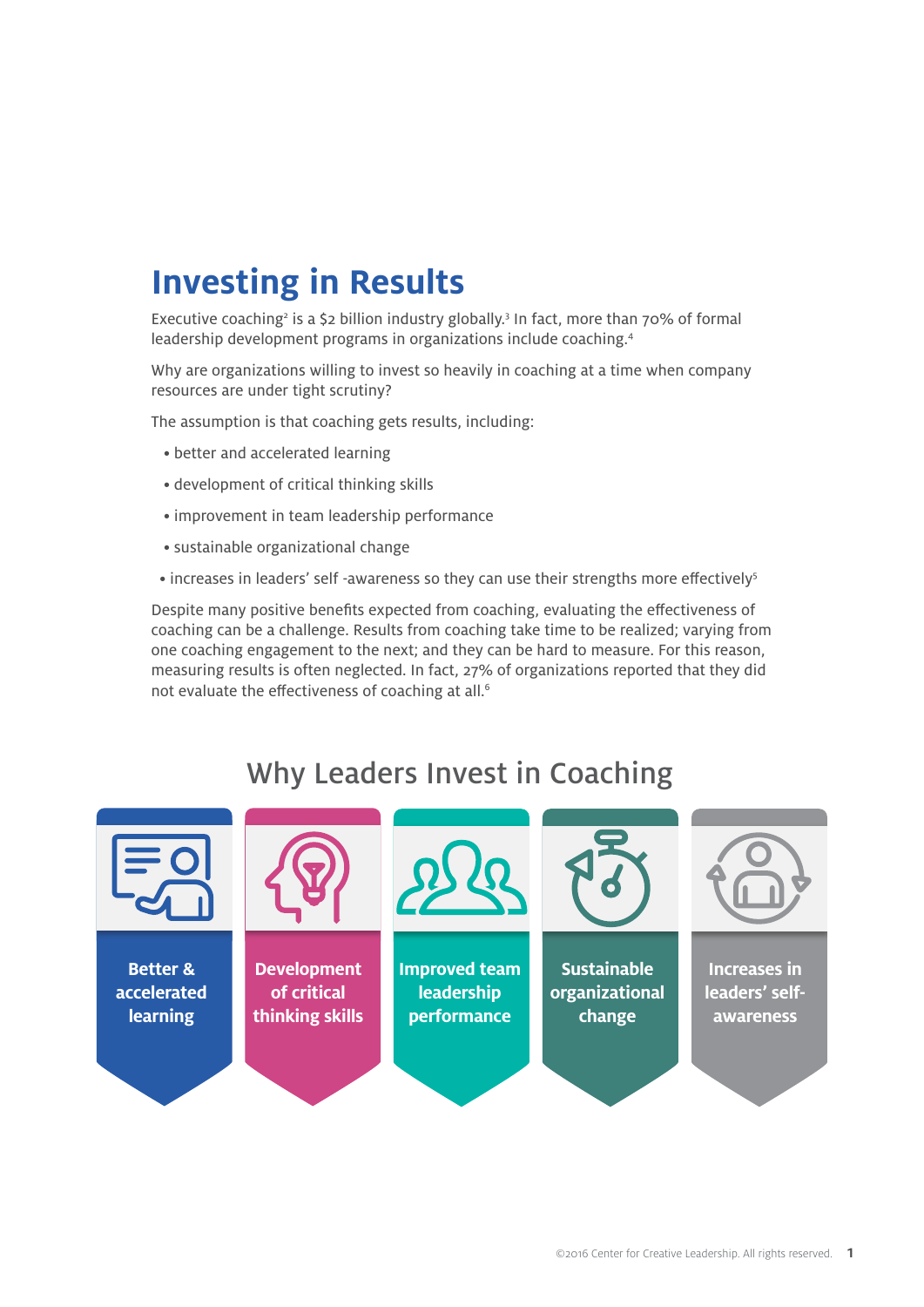### **Does Coaching Actually Work?**

Given how challenging it can be to evaluate the effectiveness of coaching, how do we know it if actually works? The Center for Creative Leadership's (CCL®) Evaluation Center focuses on assessing the impact of all types of leadership solutions, including coaching.<sup>7</sup> And, there are multiple practitioners and scholars committed to understanding if coaching delivers on its promises.

One study<sup>8</sup> found that people receiving coaching were seen as significantly more effective, satisfied in their jobs and inspiring to others to make an extra effort after being coached, whereas a similar group that did not receive coaching did not make any significant changes in the same time period. Others have found coaching increases goal attainment, well-being and improvement in constructive leadership styles,<sup>9</sup> and improvements in overall leadership effectiveness.<sup>10</sup>

Less is known about whether the effects of coaching extend beyond the individual leader. However, a survey of individuals responsible for leadership development and coaching initiatives suggests that coaching has a moderate effect on outcomes such as strategy execution, teamwork and change management, $11$  which may be the result of the coachee applying newly developed leadership skills to improve the overall functioning of the groups they lead.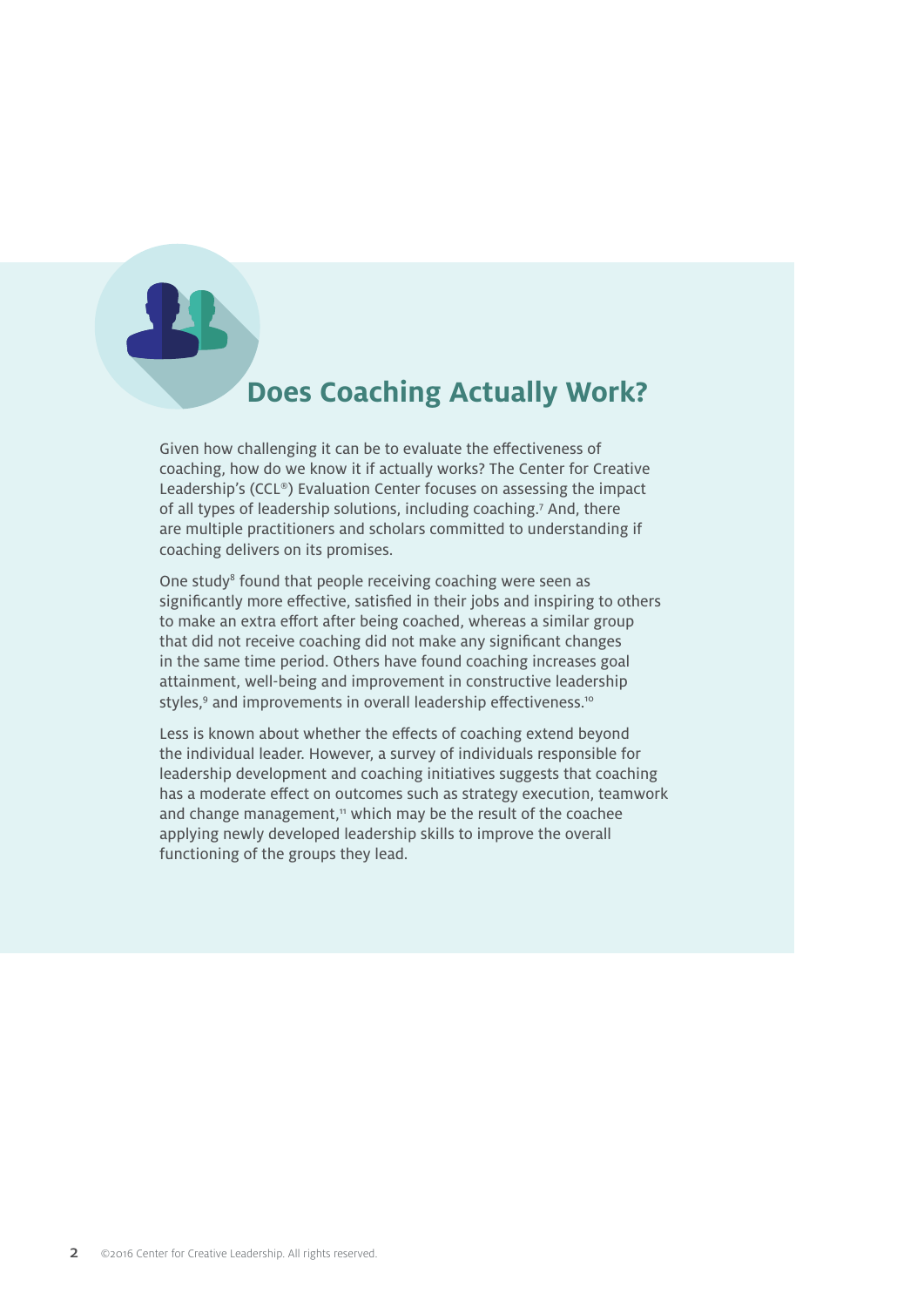# **Understanding the RACSR Model**

There are many approaches and models of coaching but in this paper we focus on CCL's coaching model: **Relationship**, **Assessment**, **Challenge**, **Support**, **Results (RACSR)**. RACSR was developed based on applied professional experience and models of adult learning grounded in research.<sup>12</sup>

CCL's approach to coaching is the same for professional coaches and informal leader coaches—the goal is to help leaders be more effective and intentional as individuals and members of teams and organizations.

The RACSR model has three key guiding principles:

- Relationship between the coach and coachee.
- Assessment, challenge, and support.
- Results or outcomes of coaching.

#### **RELATIONSHIP BETWEEN COACH AND "COACHEE"**

At its core, the coaching relationship is a connection between two individuals based on rapport, commitment and trust.13 It can challenge a coachee's assumptions and biases and help unearth lessons from experiences that can expand his or her perspective.<sup>14</sup>

Over the last several decades, CCL coaching practitioners have determined that the role of a coach may range from expert, reflective learning and dialogue partner, to feedback interpreter, accountability partner, and role model, depending on the needs of the coachee and the desired outcomes.

Non-CCL research supports the idea that the coaching relationship is a critical predictor of coaching outcomes.15

#### **ASSESSMENT, CHALLENGE, AND SUPPORT**

The purpose of *assessment* is to get a holistic understanding of a coachee—what makes that individual unique, the context within which he or she operates, and opportunities for development. Assessment data collected formally or informally through interviews, instruments, and observations is woven throughout the coaching experience.

Experiences that *challenge* the coachee create "disequilibrium"16 and deliver the greatest developmental opportunities. Challenges can include "stretching" to new or different behaviors outside the coachee's comfort zone, as well as analyzing potential internal or external obstacles that prevent people from moving forward.

**Support** is the "third leg of the stool."<sup>17</sup> It's needed to help people overcome obstacles and tolerate the discomfort inherent to the development process.

Coaches can support coachees by

- helping maintain motivation
- ensuring commitment to and clarity about action plans
- holding a coachee accountable for the execution of action plans
- exploring the adequacy of available resources
- being patient with performance declines during the learning process
- encouraging a coachee to seek ongoing feedback about his/her behavior and its impact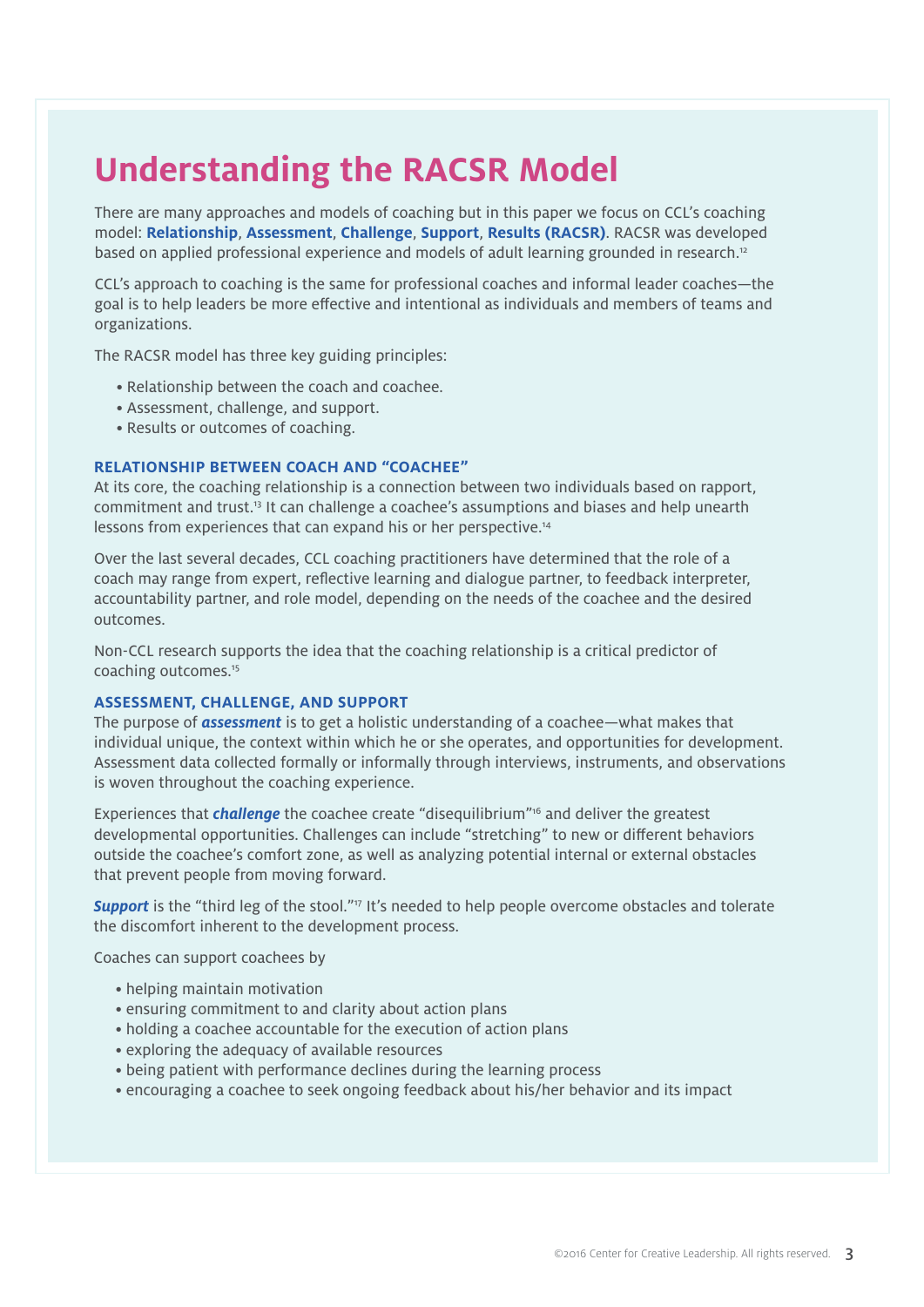

Over engagements with thousands of leaders around the world, CCL has accumulated a considerable store of data related to coaching programs and outcomes of those programs. Presented below are high-level summaries of two studies conducted to better understand the impact of executive coaching and the factors that influence coaching outcomes.

### **CCL Study 1: Initial Findings**

CCL conducted an analysis of an archival dataset<sup>18</sup> that included  $347$  leaders,  $3,103$  raters and 37 coaches under the following circumstances:

- Leaders completed a coaching engagement with a CCL coach as part of a leadership development initiative that also included two three-day classroom sessions.
- Classroom sessions were nine months apart, with coaching engagements occurring in between (and sometimes just after the second session).
- All of the ratings were completed approximately nine months after they began the coaching engagement.
- Ratings were collected from the leaders themselves as well as their invited colleagues (e.g., managers, peers, direct reports, etc.).

While we cannot isolate the effects of the coaching compared to other aspects of the program, the data provide insights about how effective coaching can be.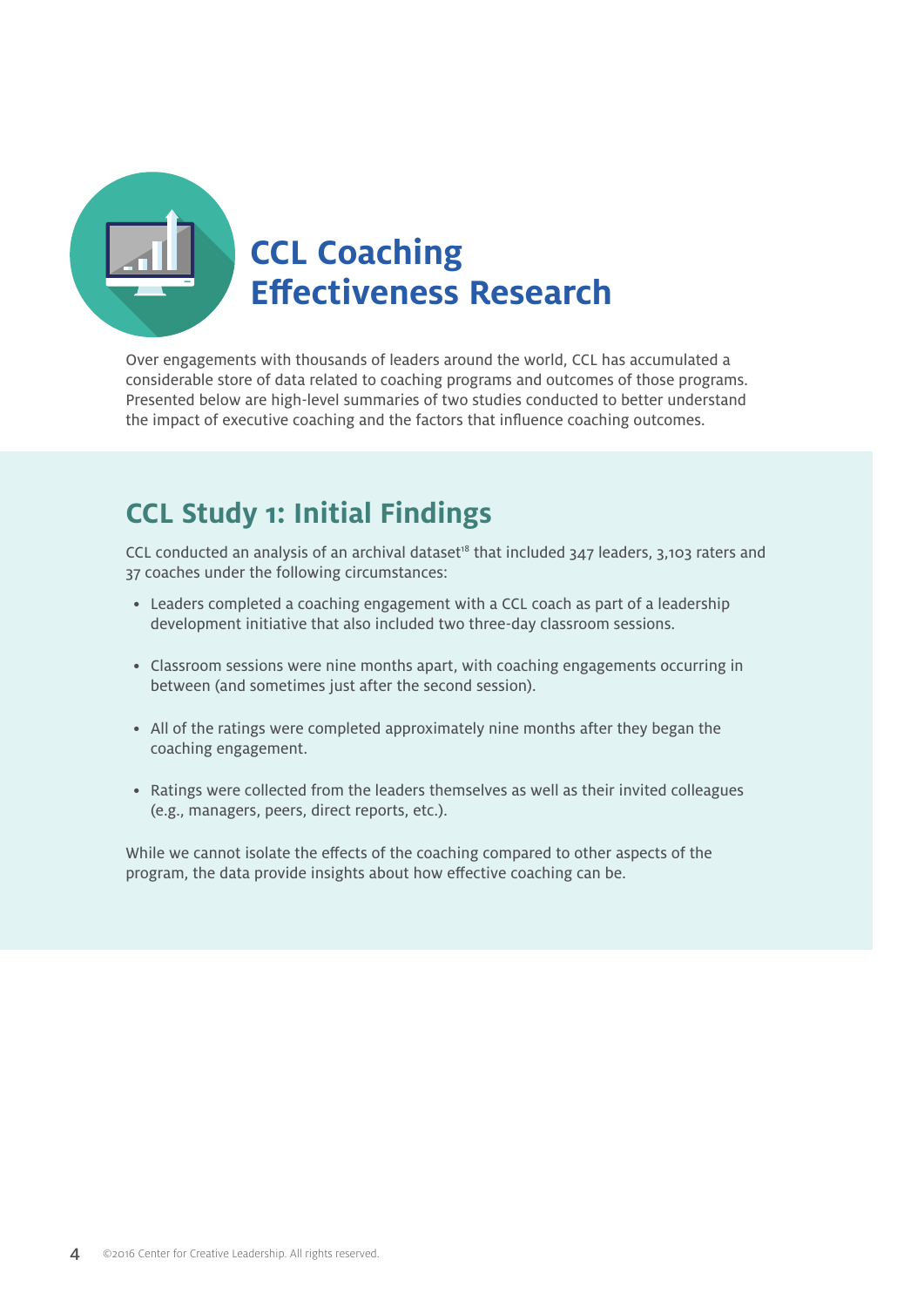#### **Rating the Overall Quality of Coaching**

One of the first findings of this study is that 95% of participants believed, to a moderate or higher extent, that the coaching was worth the time and effort required.

This is interesting because these data were collected after multiple coaching sessions, over the course of nine months on average. While it may be common for leaders to find a single coaching session valuable because it helps them reach new insights and set initial goals, our finding shows this assessment of the value of coaching can be sustained over time.

Coaching participants rated specific coaching behaviors consistently high in each of the areas of the RACSR model implying that the coaches were meeting the mark in applying the RACSR model:

| <b>RACSR Component</b> | Percentage of coaching behavior rated to a moderate extent or higher                                       |
|------------------------|------------------------------------------------------------------------------------------------------------|
| <b>Relationship</b>    | 99% indicated, "My coach clarified the purpose of the coaching relationship."                              |
| <b>Assessment</b>      | 98% indicated, "My coach assisted me in recognizing areas for improvement."                                |
| <b>Challenge</b>       | 98% indicated, "My coach encouraged me to practice new behaviors."                                         |
| <b>Support</b>         | "My coach provided practical, realistic, and immediately<br>98% indicated,<br>usable input."               |
| <b>Results</b>         | "My coach helped me identify specific behaviors that would<br>98% indicated,<br>help me achieve my goals." |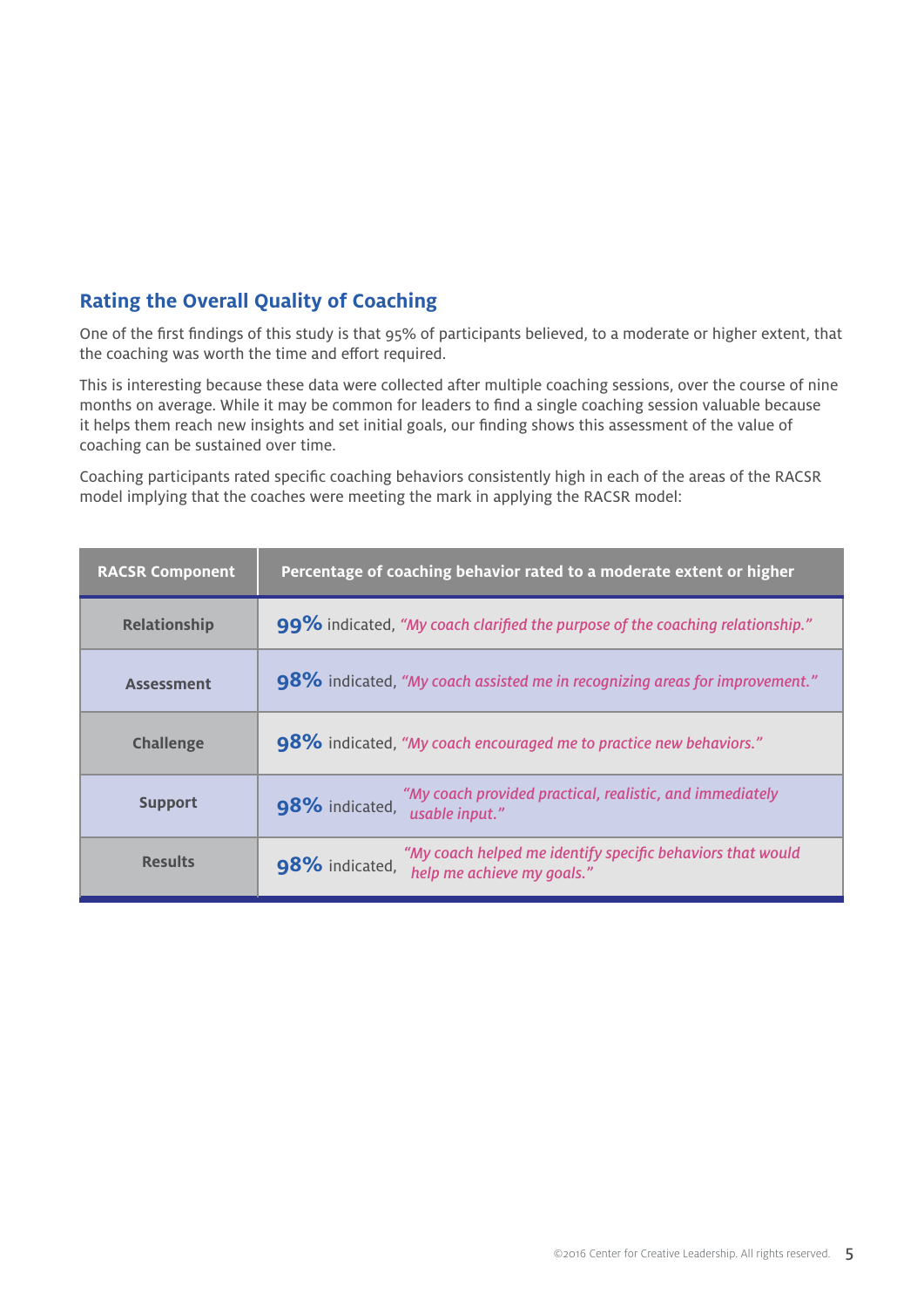

#### **Rating Goal Advancement**

Using the data from Study 1, we next looked for evidence that leaders were making progress towards their goals during the same time period. Leaders wrote their own development goals, which ranged from being very broad (e.g., wanting to be a more effective leader) to specific skill development to more complex (e.g., wanting to develop specific relationships for the purpose of meeting a particular business objective).

And goals varied on a number of different criteria, including

- the level of training a leader would need to accomplish the goal
- the effort required to achieve the goal
- whether the goal was task- or behavior-based
- length of time required to complete the goal

Based on 2,821 ratings of 347 primary goals,<sup>19</sup> 61% of coaching participants and their raters indicated that substantial progress had been made towards the goals. An additional 11% rated the goal as "completed" during the coaching engagement; 99.8% of the ratings indicate that at least a little progress had been made.

In addition, leaders selected from among 49 leadership competencies those they would need to develop to make progress towards their stated goals. Competencies ranged from a focus on self (e.g., self-awareness and courage) to a focus on the organization (e.g., managing complexity, thinking and acting strategically).

Overall, on average, we saw improvement in all leadership competencies selected by the leaders. Figure 1 shows some of the most commonly assessed leadership competencies.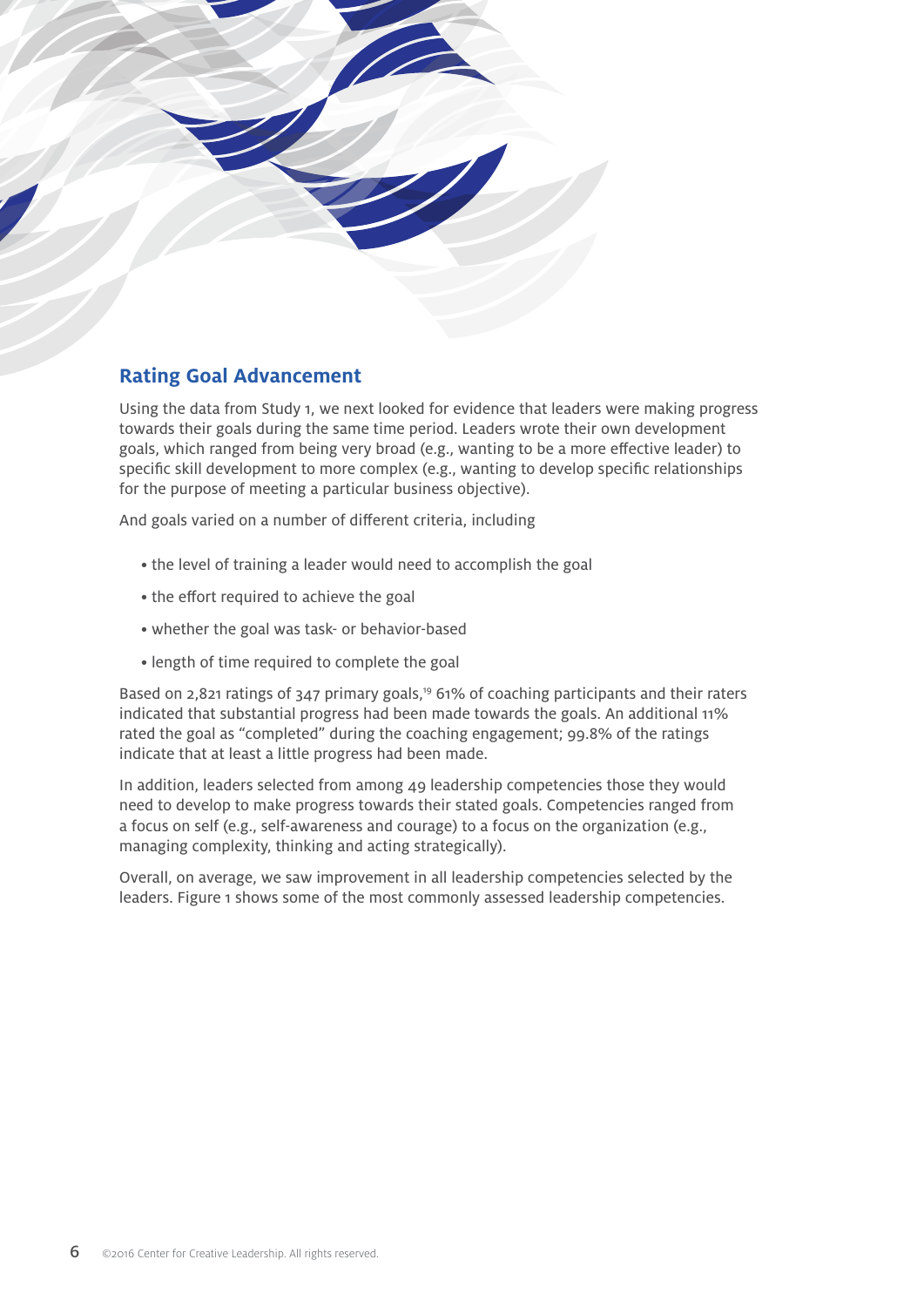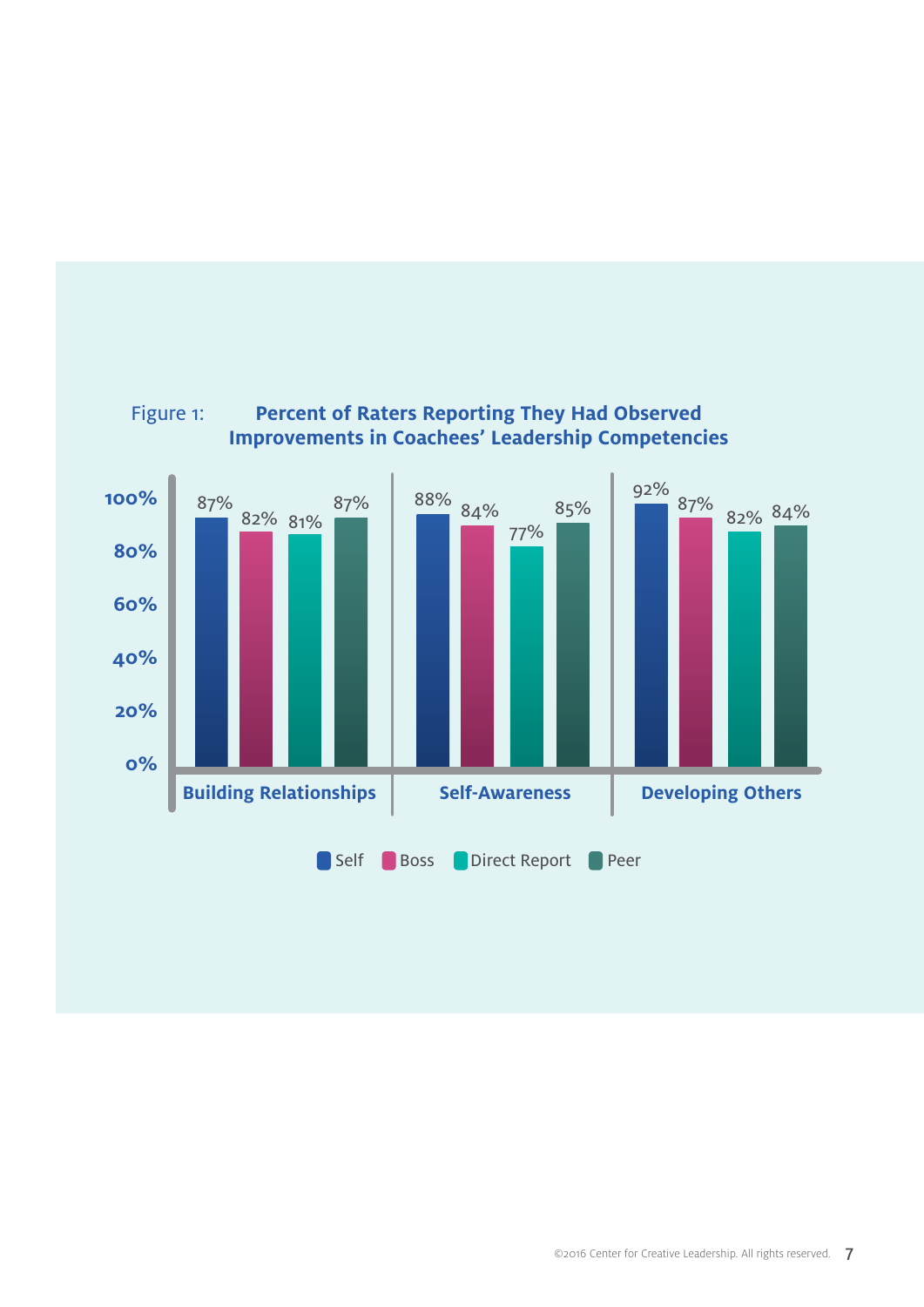

Leaders were asked to identify what impact the changes in behavior would have on themselves, their direct reports, and the groups they lead. Leaders and their raters also provided written comments. Some examples of specific impact included:

- A boss stating that as a result of the leadership development and coaching, the leader now more often challenges the leadership team, resulting in stronger decisions by the team.
- A leader indicating that because of improved team functioning, fewer mistakes are being made by his direct reports when using a technical system.
- A direct report indicating that the group's job satisfaction and stress levels have improved as a result of the leader's encouragement and support.

Overall, the data provide evidence not only of a positive coaching experience, but also of progress towards developmental goals, observable improvements in all leadership competencies assessed, and meaningful outcomes for the individual leaders and the groups they lead.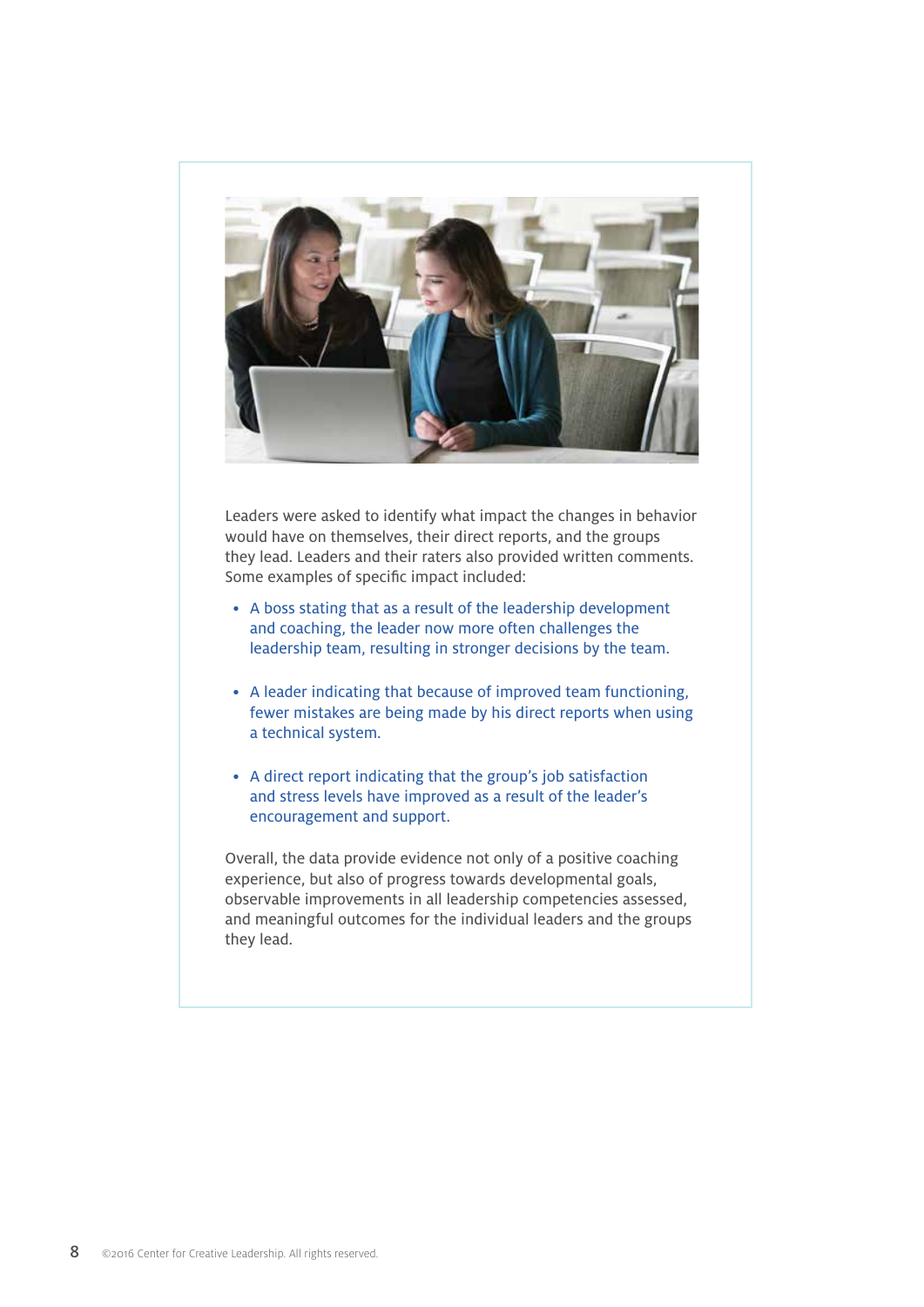#### **Connection Between Supervisor Support and Results**

To better understand factors that contribute to goal progress, CCL also looked at the relationship between the self-ratings of "supervisor support" (the participant rating the support they received from their supervisor) and "supervisor ratings of goal progress" (the supervisor rating of the progress made by the participant on one, two, or three goals).

We found that the more participants felt supported by their manager, the more progress they made on their development goals. This finding highlights the important role of managerial support in a leadership development or coaching engagement.



#### **Relationship Between Supervisor Support and Goal Process** Figure 2:

\*Progress rated by the boss; substantial progress=4 on a 5-point scale.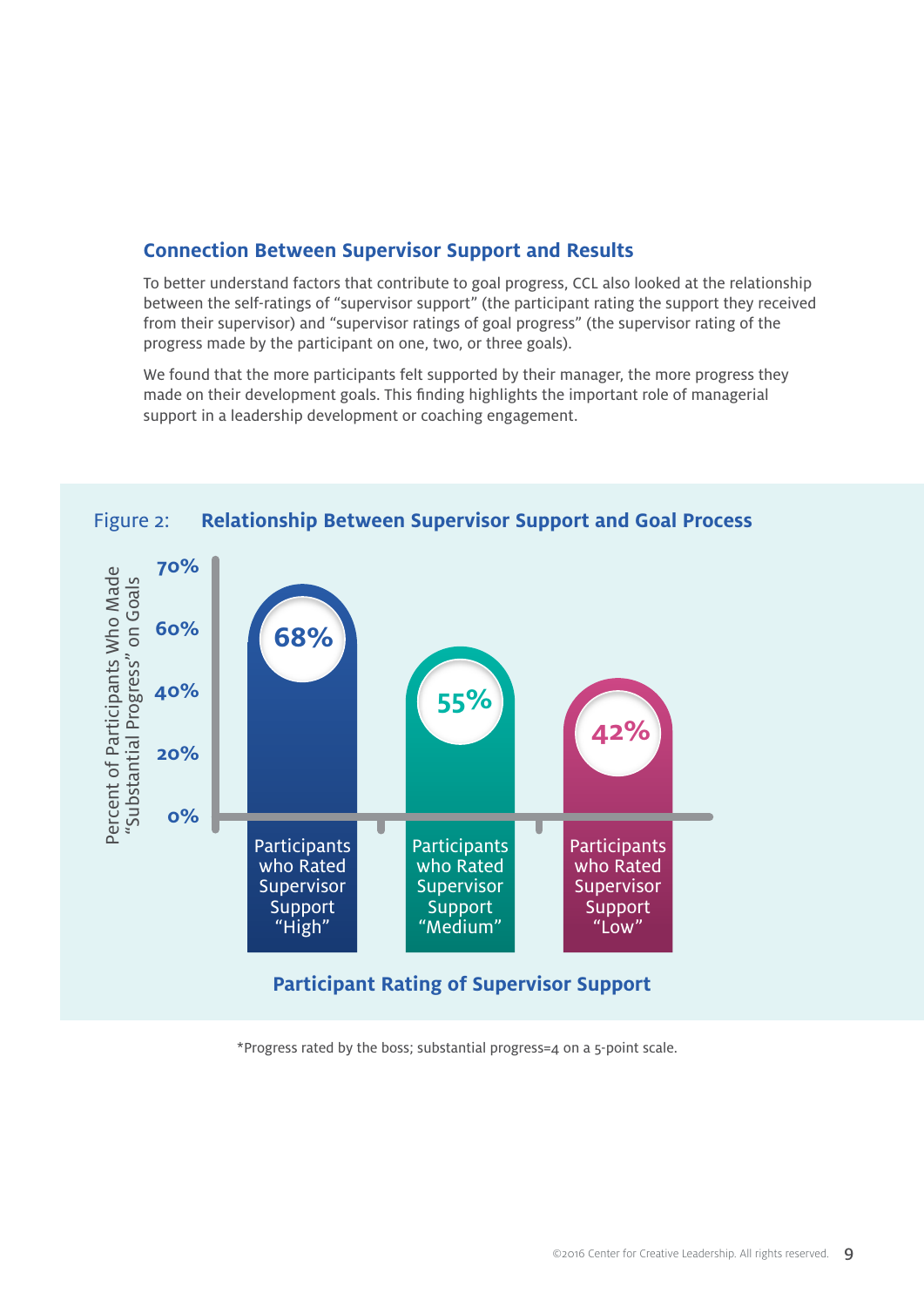### **CCL Study 2: Initial Findings**

The dataset referenced in Study 1 came from a leadership development program that included classroom programs in addition to coaching. Therefore, we cannot be certain to what extent the results were attributed to coaching versus classroom learning versus other factors, such as support from colleagues and personal circumstances.

Therefore, CCL conducted some preliminary analysis of a second dataset $20$  that includes 171 coaching goals that 63 leaders were working on across multiple and diverse coaching engagements at CCL. Similar to the data referenced in Study 1, leaders, their raters and the coaches provided ratings of progress at a coaching engagement that lasted six months or more.

#### **Positive Results from Coaching**

Consistent with the data presented in Study 1, coaching participants were highly satisfied with the coaching. More than 90% indicated they would recommend their coach to a colleague.<sup>21</sup>

And similar to Study 1, coaching consistently helps participants make progress on their goals. Across all rater groups and multiple goals, 67% of all ratings implied that participants made substantial progress or had completed their goal during a coaching engagement that lasted six months or more. As in Study 1, goals varied in difficulty and specificity.

Coaching participants were asked how much of this progress they would attribute directly to the coaching using a five-point scale (none, a little, some, a significant amount, all), compared to other factors.

- 59% of the ratings indicated that "a significant amount" or "all" progress was attributed directly to the coaching.
- 99% of participants and their bosses attributed at least "a little" progress to coaching.

#### **Additional Results**

Similar to Study 1, participants and their raters were asked what changes they had made or observed as a result of coaching. Preliminary analysis of the results suggests that some of the most prevalent themes of the results leaders were getting relate to

- improved collaboration and communication with others
- increased personal confidence and effectiveness
- more effective use of feedback

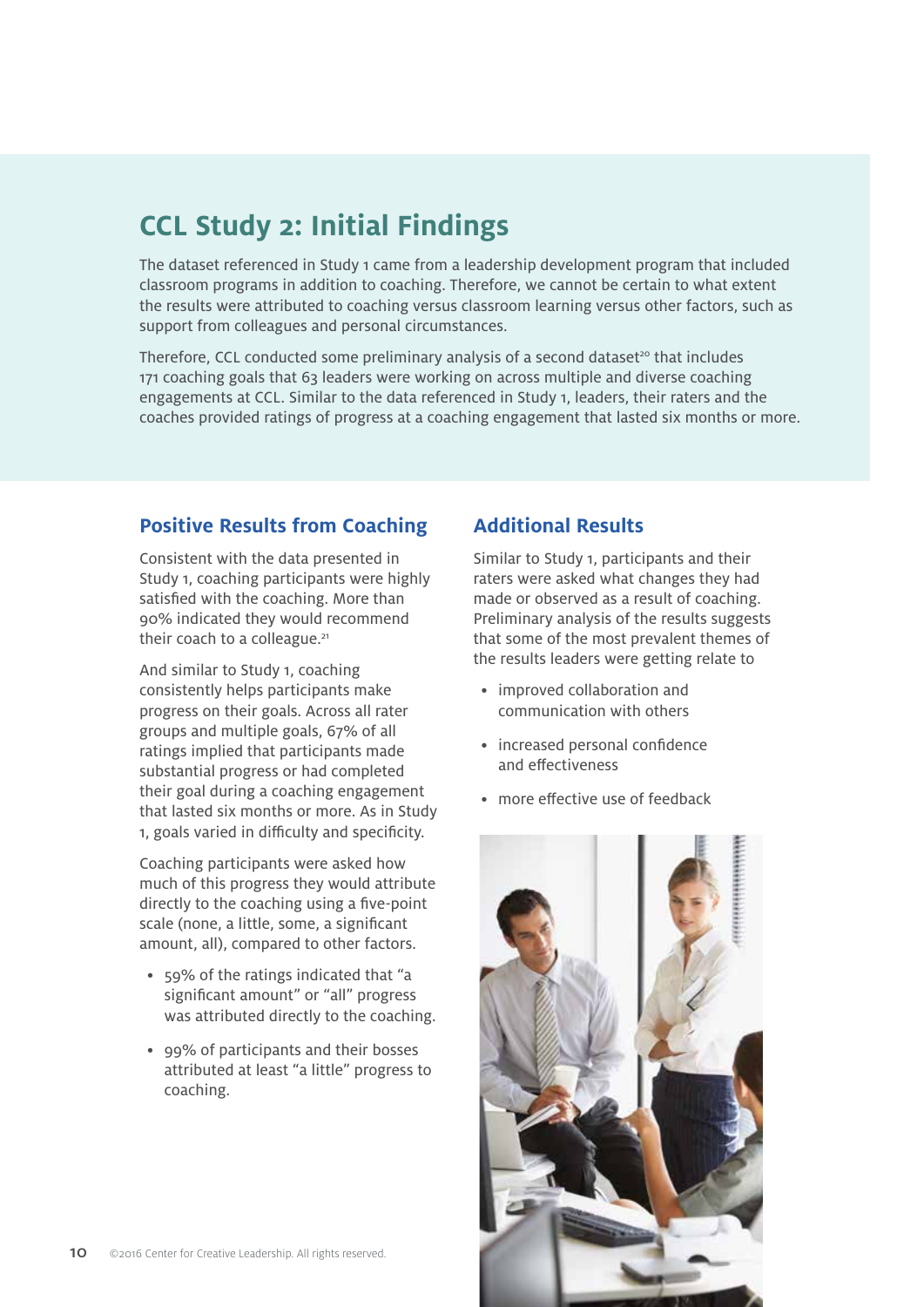

# **Implications and Conclusions**

As coaching becomes increasingly popular, organizations such as CCL continue to accrue evidence that it works. However, it should not be assumed that all coaches and coaching will be high quality and get results. Executive coaching represents a significant investment of time and money, so continuously monitoring quality and assessing whether an executive coaching initiative is producing results is critical. Organizations should make sure both coaches and the coaching engagement are evaluated by measurable criteria. Nonetheless, this research provides support for these key benefits of coaching initiatives:



It is likely that companies will continue to invest in executive coaching as a key tool to develop leaders and improve their ability to carry out strategic initiatives. A strong coaching program that is well-integrated and supported within the organization has the potential to positively impact leaders and the groups they lead.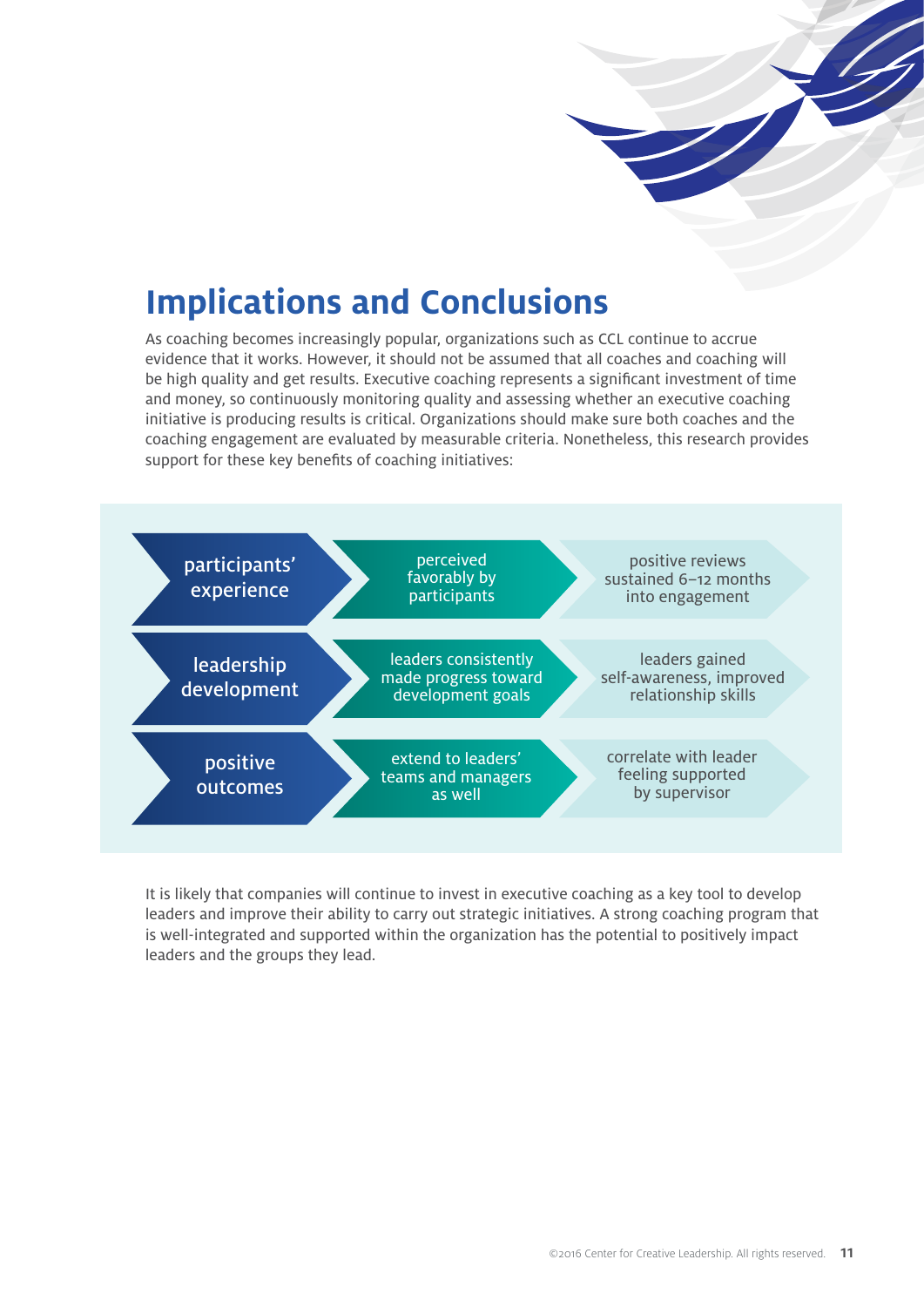# **Endnotes and References**

- 1 Sarah Stawiski, Senior Research Faculty, CCL; Maggie Sass, Faculty and Portfolio Manager, CCL; Rosa Grunhaus Belzer, Coaching Talent Leader, CCL. We would like to acknowledge the work of Mark Reynolds, Graduate Intern, who conducted some of the analyses for this paper.
- <sup>2</sup> Executive coaching also refers to leadership and business coaching.
- 3 Fillery-Travis, A., & Lane, D. (2006). Does coaching work or are we asking the wrong question? *International Coaching Psychology Review, 1*, 23–35.
- 4 Zenger, J. H., & Stinnett, K. (2006). Leadership coaching: Developing effective executives. *Chief Learning Officer, 5*(7), 44–47.
- 5 Ting, S. (2006). Creating a coaching culture. In S. Ting and P. Scisco (Eds.), *The Center for Creative Leadership Handbook of Coaching* (pp. 404–420). San Francisco, CA: Wiley.
- 6 ICF/HCI (2014).
- 7 Habig, J. & Hoole, E. (2015). Evaluating Coaching Interventions. In D. Riddle, E. R. Hoole and E. C. D. Gullette's (Eds.) *The CCL Handbook of Coaching in Organizations*. San Francisco, CA: Jossey-Bass.
- <sup>8</sup> MacKie, D. (2014). The effectiveness of strength-based executive coaching in enhancing full range leadership development: A controlled study. *Consulting Psychology Journal: Practice and Research, 66*, 118–137.
- 9 Grant, A. M., Curtayne, L., & Burton, G. (2009). Executive coaching enhances goal attainment, resilience and workplace well-being: A randomized controlled study. *The Journal of Positive Psychology, 4*, 396–407.
- $10$  Thach, E. C. (2002). The impact of executive coaching and 360 feedback on leadership effectiveness. *Leadership* & *Organization Development Journal, 23*(4), 205–214.
- 11 McDermott, M., Levenson, A., & Clarke, S. (2004). What coaching can and cannot do for your organization. Center for Effective Organizations, Marshall School of Business CEO Publication G-04-20 (472).
- 12 Ting, S., & Hart, E. W. (2004). Formal coaching. In C.D. McCauley & E. Van Velsor (Eds.), *The Center for Creative Leadership handbook of leadership development* (2nd ed., pp. 116–150). San Francisco: Jossey-Bass.
- 13 Ting, S. & Riddle, D. (2006). A framework for leadership development coaching. In S. Ting and P. Scisco (Eds.), *The Center for Creative Leadership Handbook of Coaching* (pp. 34–62). San Francisco, CA: Wiley.
- 14 Frankovelgia, C. C., & Riddle, D. D. (2010). Leadership coaching. In E. V. Van Velsor, C. D. McCauley, M.N. Ruderman, & E. Van Velsor (Eds.). *The Center for Creative Leadership Handbook of Leadership Development* (3rd ed., pp. 125–146). San Francisco, CA: Jossey-Bass.
- 15 de Haan, E., Duckworth, A., Birch, D., & Jones, C. (2012). Executive coaching outcome research: The contribution of common factors such as relationship, personality match, and self-efficacy. *Consulting Psychology Journal: Practice and Research, 65*(1), 40–57.
- 16 Ting, S. & Riddle, D. (2006). A framework for leadership development coaching. In S. Ting and P. Scisco (Eds.), *The Center for Creative Leadership Handbook of Coaching* (pp. 34–62). San Francisco, CA: Wiley.
- <sup>17</sup> Ting, S. & Riddle, D. (2006). A framework for leadership development coaching. In S. Ting and P. Scisco (Eds.), *The Center for Creative Leadership Handbook of Coaching* (pp. 34–62). San Francisco, CA: Wiley.
- <sup>18</sup> Data were collected between 2012–2014. Participants in the dataset range from first-level managers to leaders of functions.
- <sup>19</sup> "Some leaders wrote multiple goals. The first goal entered was considered the "primary goal."
- <sup>20</sup> of 67 coachees, 615 raters and 171 goals
- $21$  "To a large extent or higher" or,  $5$  or higher or a  $7$ -point scale.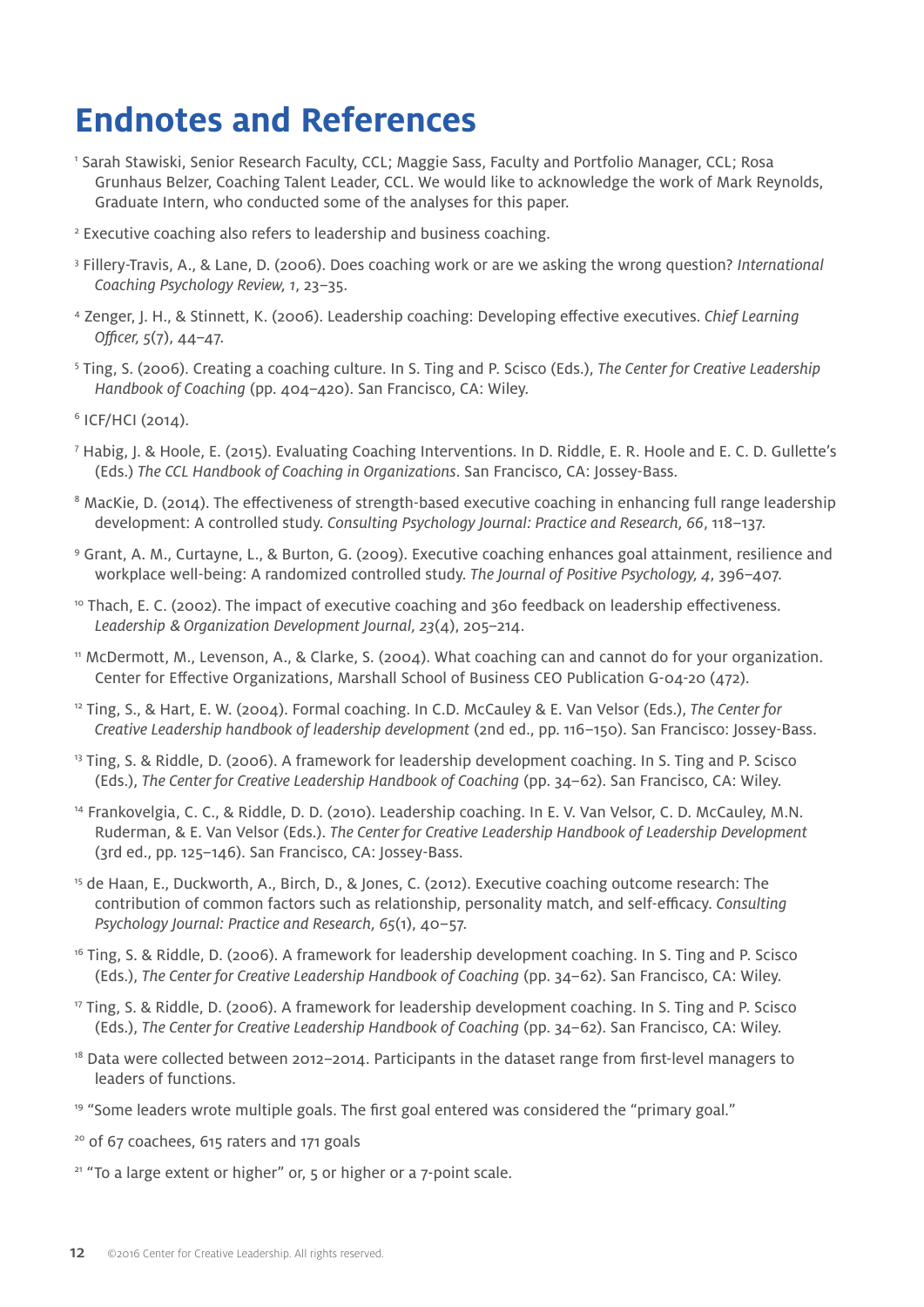### **About the Authors**

**Sarah Stawiski, PhD,** is a senior research associate at the Center for Creative Leadership (CCL®) in San Diego, CA. Sarah's work focuses on evaluating the impact of leadership development programs, executive coaching and culture change initiatives. She holds a PhD in Applied Social Psychology from Loyola University Chicago.

**Maggie Sass, PhD,** is a global portfolio manager and senior faculty at CCL, based in San Diego. She is an executive coach and facilitator with expertise in the areas of leadership, assessment, and coaching, specifically coaching ethics and the use of technology in coaching. Maggie earned a PhD in consulting psychology and holds an ACC International Coach Federation certification.

**Rosa Grunhaus Belzer, PhD,** is a coaching talent leader at CCL, based in San Diego. She is responsible for leading a team of more than 130 adjunct coaches in the Western USA, Canada, and Latin America. Rosa is a multilingual executive coach and licensed psychologist who has more than 30 years of expertise in human behavior and coaching. She earned a PhD in clinical psychology, holds the PCC International Coach Federation certification, and is a certified mentor coach.

To learn more about this topic or the Center for Creative Leadership's programs and products, please contact our Client Services team. +1 800 780 1031 +1 336 545 2810  [info@ccl.org](mailto:info%40ccl.org?subject=)